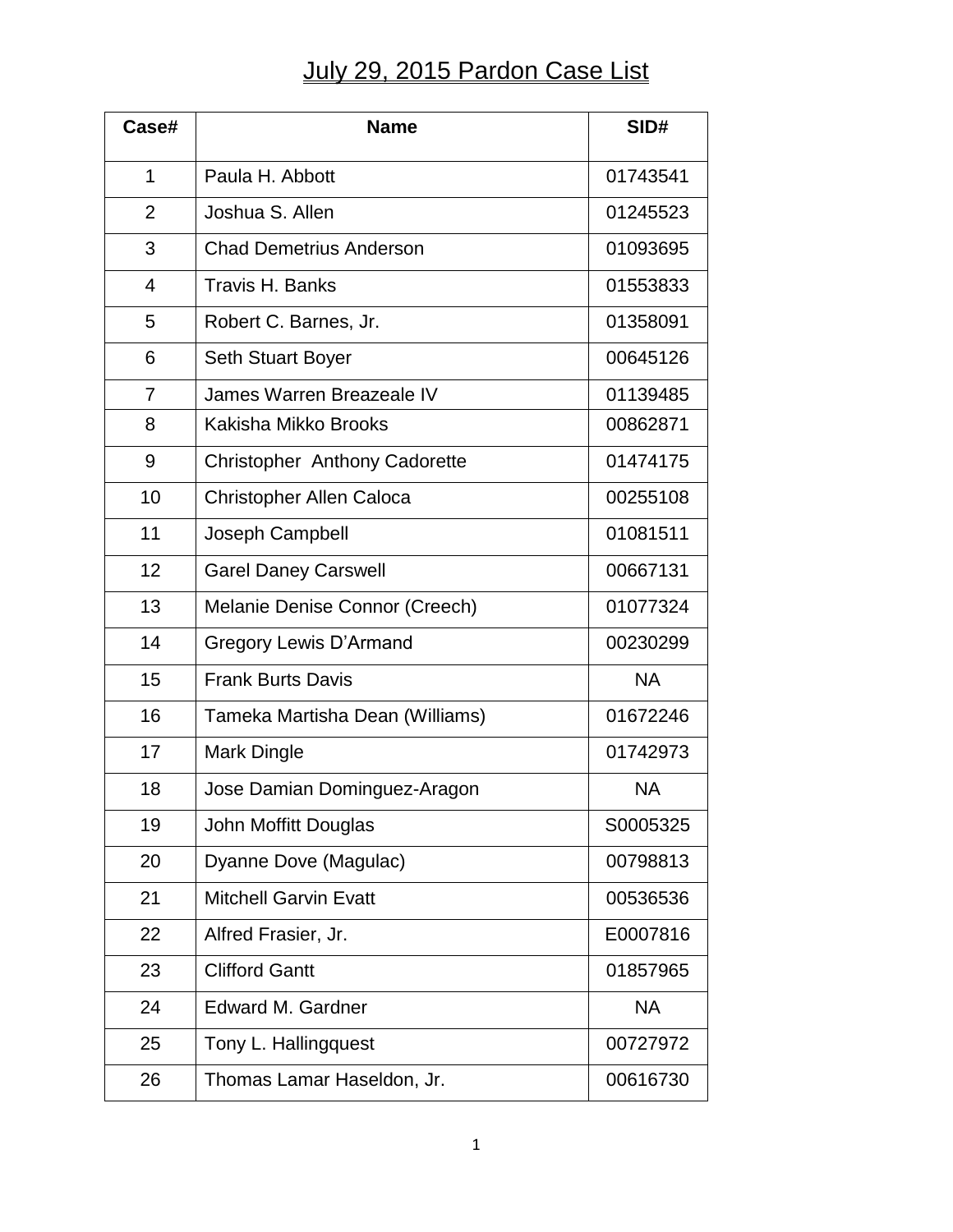## July 29, 2015 Pardon Case List

| 27 | <b>Joe Edward Herriott III</b>   | 00386543  |
|----|----------------------------------|-----------|
| 28 | Sylvester Wadsworth Jackson, Jr. | 00437852  |
| 29 | Tyrone James Jackson             | 00863148  |
| 30 | Dennis S. Johnson                | 00476456  |
| 31 | Forstene Watson Johnson          | 01038019  |
| 32 | Latoya Latice Johnson            | 01447443  |
| 33 | Paul Joseph LaFrance, Jr.        | 01706217  |
| 34 | Wanda Gail (O'Neal) Larymore     | 01894775  |
| 35 | Robert E. Lee, Jr.               | 00962157  |
| 36 | <b>Charles Justin Lewis</b>      | 01284487  |
| 37 | <b>Richard Shane Long</b>        | 01257466  |
| 38 | Damon Lopez                      | 00681420  |
| 39 | Timothy D. Martin                | 02764757  |
| 40 | <b>Sheena Marie McAlister</b>    | 00807028  |
| 41 | Mendy L. McCall                  | 01483125  |
| 42 | <b>Terry William McClendon</b>   | 00991516  |
| 43 | Marquis Luvor McConnell          | 01295609  |
| 44 | Joseph J. McCormick              | 00662050  |
| 45 | <b>Algernon Lewis Middleton</b>  | 01260467  |
| 46 | Dana J. Morris                   | 01792835  |
| 47 | Hal Clayton Mosteller, Jr.       | 00856346  |
| 48 | <b>William Tyler Newton</b>      | <b>NA</b> |
| 49 | James Edward Oggenfuss           | 00974469  |
| 50 | <b>Vantraw Elaine Pearson</b>    | 01452293  |
| 51 | Leticia Perez-Rodriguez          | 01885454  |
| 52 | Benjamin DeWayne Pitts           | 01050934  |
| 53 | Lisa Ann Prince (Moore)          | 01185203  |